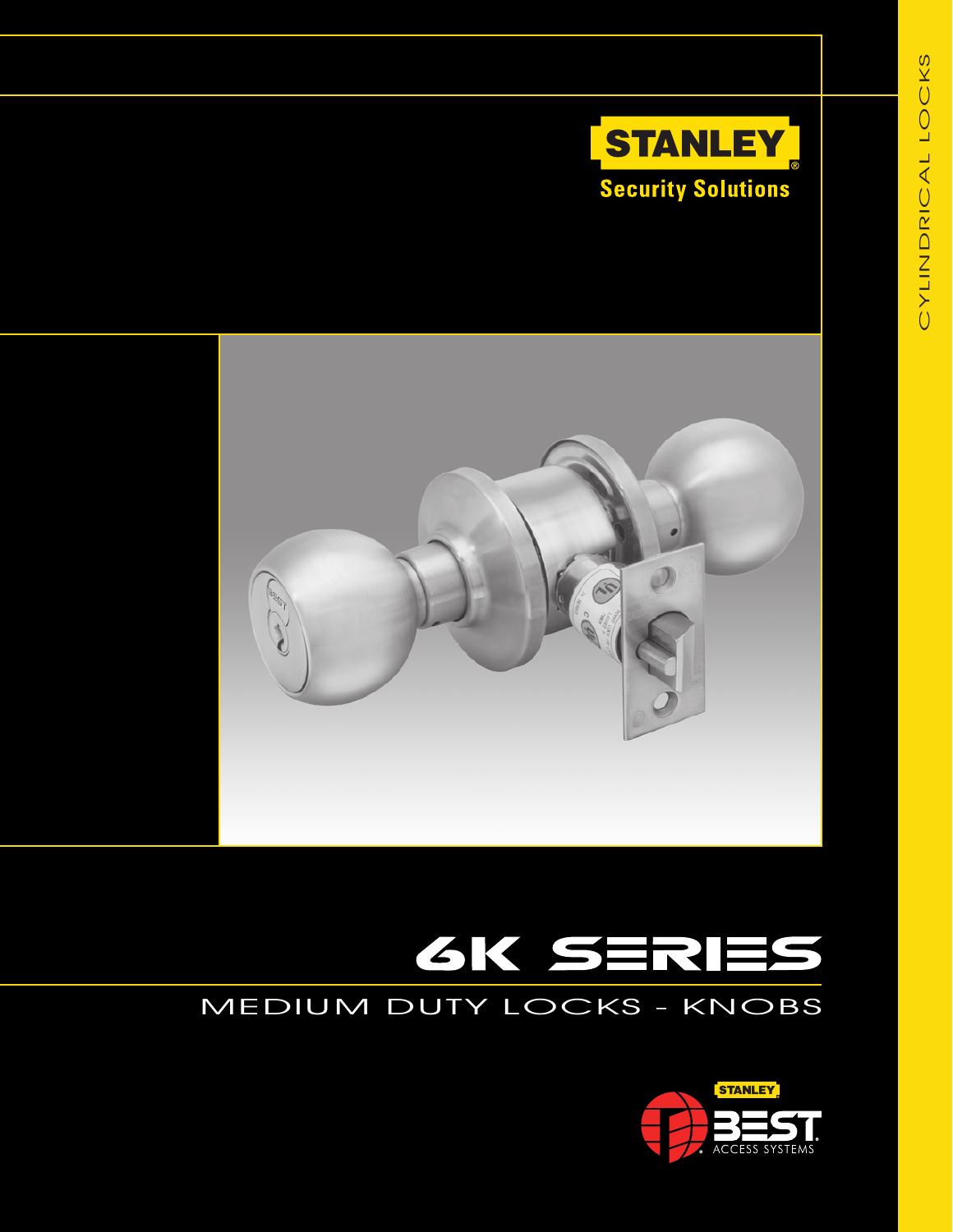### **FEATURES**

- Quick rekeying by BEST interchangeable core.
- Snap-on inside rose (no exposed mounting screws).
- Threaded outside rose adjustable for door thickness.
- Keyed knob is removable only after removal of core.
- Internal steel mechanisms are corrosion treated for normal atmospheric conditions.
- Lockset reversible for either hand of door without removing keyed knob.
- Listed by Underwriters Laboratories for use on 3 hour, A label single swinging doors (4' x 8'). GYJT Builders Hardware-Single point Locks or Latches.
- ANSI/BHMA LISTED This product is listed in BHMA Directory of Certified Locks and Latches as conforming to ANSI A156.2, Series 4000, Grade 2. (formerly FF-H-106C Series 160)



# **Products protected by one or more of the following patents:**

| U.S.A.    |           |          |  |  |  |  |  |  |
|-----------|-----------|----------|--|--|--|--|--|--|
| 4,428,570 | 4,843,852 | 4,435,96 |  |  |  |  |  |  |
| 5,232,255 | 5.590.555 | 5,794,47 |  |  |  |  |  |  |
| D.290.085 |           |          |  |  |  |  |  |  |
|           |           |          |  |  |  |  |  |  |

**<u>CANADA</u>**<br>1.194.057 4,194,057<br>1.196.359 1,196,359 Other patents pending

When a heavy duty knob lockset is required, our 8K heavy duty series is recommended.









# **SPECIFICATIONS**

**Backset:** 2 <sup>3</sup>/<sub>8</sub>" for 62K Series; 2 <sup>3</sup>/<sub>4</sub>" for 63K Series; 3 <sup>3</sup>/<sub>4</sub>" for 64K Series; 5" for 65K Series.

**Case:** 2 1 /16*"* Dia. cylindrical, for 2 1 /8*"* hole. **Finish:** Standard finishes are 605, 606, 611, 612, 613, 625, 626. Split finish is available.

**Interchangeable core:** Solid brass, pin-tumbler type in knob with 7-pin core.

**Knobs:** 2" or 2 <sup>1</sup>/<sub>8</sub>" Dia. brass or bronze in round or tulip style.

Latch:  $1/2$ " throw deadlocking latch. Front: 2  $1/4$ " x 1" x  $5/32$ " Standard for 62K. (Optional for 63K), 2  $1/4$ " x 1  $1/8$ " x  $5/32$ " Standard for 63K (Optional for 62K).

**Lock and latchsets:** Sets consist of latch complete with trim. Type and operation according to set number. Set also includes interchangeable core and two nickel silver keys, keyed to your system.

**Material:** Component parts include brass or bronze. Internal parts are brass or zinc dichromate steel.

**Mounting:** 2  $\frac{1}{8}$ " Dia. bore for lock housing, 1 " Dia. or  $\frac{7}{8}$ " Dia. for latch tube.

**Options: KNL**– Knurl keyed knob, **L8**– drive in-latch.

**Roses: C**– 2 <sup>9</sup> /16*"* Dia. **D**– 3 <sup>3</sup> /8*"* Dia. Mounting screws concealed.

**Strike:** STK (standard)– 2  $\frac{3}{4}$ " x 1  $\frac{1}{8}$ " with curved lip & box (ANSI A115.2 for 1  $\frac{3}{8}$ " doors). S3– 4  $\frac{7}{8}$ " x 1  $\frac{1}{4}$ " with curved lip and box (ANSI A115.2 for 1 <sup>3</sup> /4*"* doors).

**Thickness of doors:** 1 3/8" to 1 7/8" Standard. If thickness is greater, use our heavy duty locksets for specified door thickness.

## **HOW TO ORDER**

| 63K                                                                                    |                                                                      | ΑВ                                                                                          |                             |                                               | <b>STK</b>                                  | 626                                           |                                                                                                                                          |
|----------------------------------------------------------------------------------------|----------------------------------------------------------------------|---------------------------------------------------------------------------------------------|-----------------------------|-----------------------------------------------|---------------------------------------------|-----------------------------------------------|------------------------------------------------------------------------------------------------------------------------------------------|
| <b>Backset</b>                                                                         | Core<br><b>Housing</b>                                               | <b>Function</b><br>Code                                                                     | <b>Knob</b><br><b>Style</b> | <b>Trim</b><br><b>Style</b>                   | <b>Strike</b><br>Package                    | <b>Standard</b><br><b>Finishes</b>            | <b>Options</b>                                                                                                                           |
| 62K-2 $\frac{3}{8}$ "<br>63K-2 $\frac{3}{4}$ "<br>64K-3 $\frac{3}{4}$ "<br>$65K - 5''$ | 0-keyless<br>$7 - 7$ -pin<br>housing<br>accepts<br>all Best<br>cores | $AB$ – entrance<br>D-storeroom<br>$L$ – privacy<br>$N$ – passage<br>$R -$ classroom<br>etc. | $4$ – round<br>$6-$ tulip   | $C - 2\frac{9}{16}$ "<br>$D - 3\frac{3}{8}$ " | <b>STK-standard</b><br>S <sub>3</sub> -ANSI | 606<br>605<br>611<br>612<br>613<br>625<br>626 | <b>KNL-</b> knurled knobs<br>(available on $#4$ & $#6$<br>keyed knobs only)<br>$L8$ – drive in-latch<br>(available on 62K &<br>63K only) |

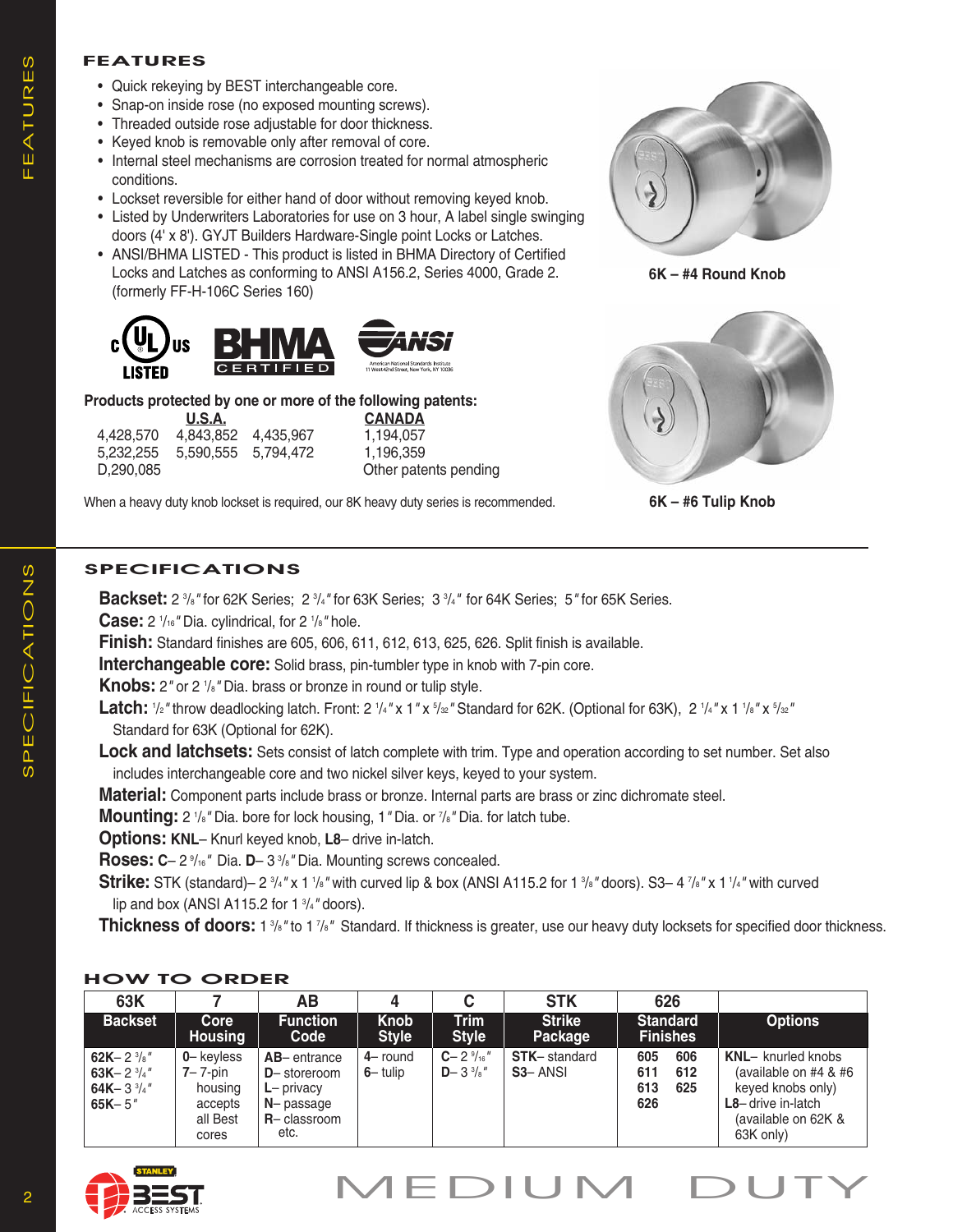#### **FUNCTIONS**

| <b>Function &amp; Diag.</b>             | <b>Description</b>                                                                                                                                | <b>Outside Knob</b>                                                                                                                                                                            |                                                                                                                                                               | <b>Inside Knob</b>  |                    |
|-----------------------------------------|---------------------------------------------------------------------------------------------------------------------------------------------------|------------------------------------------------------------------------------------------------------------------------------------------------------------------------------------------------|---------------------------------------------------------------------------------------------------------------------------------------------------------------|---------------------|--------------------|
| (ANSI No.)                              | Latch operated by                                                                                                                                 | <b>Locked by</b>                                                                                                                                                                               | <b>Unlocked by</b>                                                                                                                                            | Locked by           | <b>Unlocked by</b> |
| <b>Single Keyed</b>                     |                                                                                                                                                   |                                                                                                                                                                                                |                                                                                                                                                               |                     |                    |
| <b>AB-Entry</b><br>⊛<br>F109 (F81xF82)  | • Rotating inside knob,<br>• Rotating outside knob<br>only when outside<br>knob unlocked<br>• Turning key in outside knob                         | • Pushing the inside button<br>Pushing and turning<br>inside button keeps outside<br>knob locked until the<br>button is turned back                                                            | • Having button in<br>vertical position and<br>turning key,<br>• Turning inside knob<br>• Closing door                                                        | Cannot be<br>locked | Always<br>unlocked |
| D-Storeroom<br>$^\circledR$<br>F86      | • Turning key in outside knob,<br>• Rotating inside knob                                                                                          | Always locked                                                                                                                                                                                  | Cannot be<br>unlocked                                                                                                                                         | Cannot be<br>locked | Always<br>unlocked |
| <b>E-Service Station</b><br>F92         | • Rotating inside knob,<br>• Rotating outside knob-<br>only when inside slotted<br>push button is out,<br>· Turning key in outside<br>knob        | • Pushing inside button,<br>Pushing and turning<br>inside slotted button<br><b>Note:</b> Pushing and turning<br>inside slotted button keeps<br>outside knob locked until<br>button is released | • Having slot in vertical<br>position and turning key<br>in outside knob,<br>• Rotating inside knob,<br>• Closing the door, only<br>when button is not turned | Cannot be<br>locked | Always<br>unlocked |
| L-Privacy<br>F76                        | • Rotating inside knob,<br>• Rotating outside knob<br>only when outside knob<br>is unlocked                                                       | Pushing inside button                                                                                                                                                                          | • Turning inside knob,<br>• Turning emergency outside<br>slot.<br>• Closing door                                                                              | Cannot be<br>locked | Always<br>unlocked |
| <b>LL-Hospital Privacy</b>              | • Rotating inside knob,<br>• Rotating outside knob<br>when unlocked                                                                               | Pushing in button on<br>inside knob                                                                                                                                                            | • Rotating inside knob,<br>• Closing door,<br>• Turning turn button<br>in outside knob                                                                        | Cannot be<br>locked | Always<br>unlocked |
| N-Passage<br>⊛<br>F75                   | • Rotating inside knob,<br>• Rotating outside knob                                                                                                | Cannot be locked                                                                                                                                                                               | Always unlocked                                                                                                                                               | Cannot be<br>locked | Always<br>unlocked |
| <b>P-Patio</b><br>F77                   | • Rotating inside knob,<br>• Rotating outside knob<br>when unlocked                                                                               | Pushing in button on<br>inside knob                                                                                                                                                            | • Turning inside knob,<br>• Closing door                                                                                                                      | Cannot be<br>locked | Always<br>unlocked |
| <b>R-Classroom</b><br>$^{\circ}$<br>F84 | • Rotating inside knob,<br>• Turning key in outside<br>knob, when outside knob<br>is locked.<br>· Rotating outside knob<br>when not locked by key | Turning key in outside<br>knob                                                                                                                                                                 | Turning key in outside<br>knob                                                                                                                                | Cannot be<br>locked | Always<br>unlocked |
| <b>Y-Exit</b><br>$^\circledR$           | Rotating the inside knob                                                                                                                          | No outside knob-<br><b>Blank rose</b>                                                                                                                                                          | No outside knob -<br><b>Blank rose</b>                                                                                                                        | Cannot be<br>locked | Always<br>unlocked |
| 1DT-Single<br>Dummy Trim                |                                                                                                                                                   | This is a single, surface-mounted knob for an inactive or a non-latching door.                                                                                                                 |                                                                                                                                                               |                     |                    |
| 2DT-Double<br><b>Dummy Trim</b>         |                                                                                                                                                   | This is a through-bolt mounted pair of matching knobs for an inactive or a non-latching door.                                                                                                  |                                                                                                                                                               |                     |                    |
|                                         |                                                                                                                                                   |                                                                                                                                                                                                |                                                                                                                                                               |                     |                    |

LOCKS - KNOBS 3